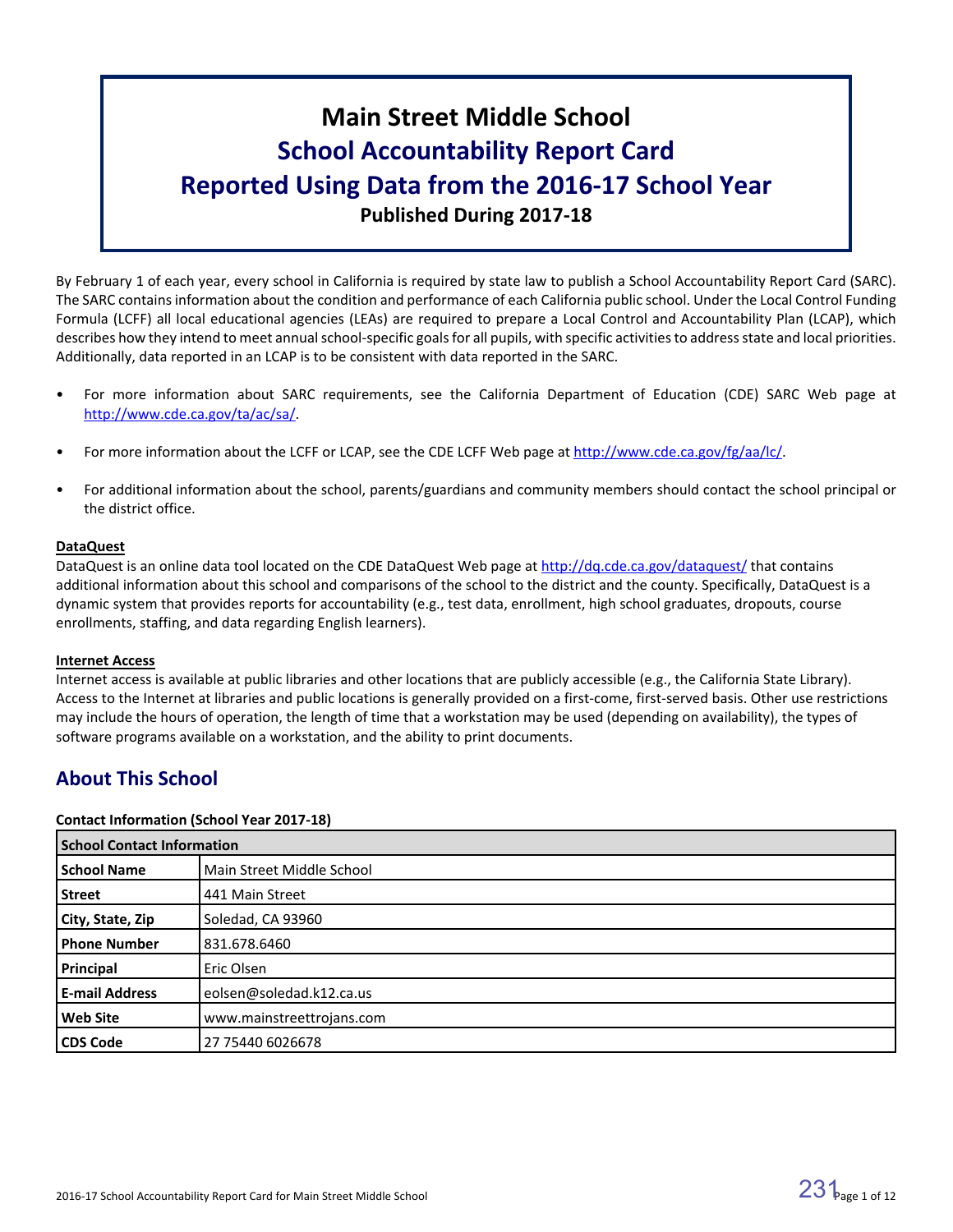| <b>District Contact Information</b> |                           |  |  |
|-------------------------------------|---------------------------|--|--|
| <b>District Name</b>                | Soledad Unified           |  |  |
| l Phone Number                      | 831.678.3987              |  |  |
| Superintendent                      | Timothy J. Vanoli         |  |  |
| <b>E-mail Address</b>               | tvanoli@soledad.k12.ca.us |  |  |
| l Web Site                          | www.soledadusd.org        |  |  |

#### **School Description and Mission Statement (School Year 2017-18)**

Main Street Middle School is the only middle school in the Soledad Unified School District. The name of the school comes from the historic street on which it is situated. We are celebrating 109 years of serving the youth of Soledad. Our first school opened in 1908. Main Street Middle School provides a departmentalized curricular program for 7th and 8th grade students who transfer from five feeder elementary schools. The school serves a diverse population of students, and receives both state and federal funding.

The mission statement of the school is: to engage, inspire, and prepare our student to be 21st century competitive. Our school programs and goals consist of the following:

- LCAP/Action Plan
- Shared Leadership building trust and positive school culture
- Renewing our Professional Learning Communities
- Interdisciplinary (committees) Teams
- Learning Center
- PBIS/Progressive Discipline/Restorative Justice
- HMH Curriculum Coaching on the new Math and English Adoption
- Gradual Release of Responsibility with Fisher/Frey
- Writing Project

#### **Student Enrollment by Grade Level (School Year 2016-17)**

| Grade            | <b>Number of</b> |
|------------------|------------------|
| Level            | <b>Students</b>  |
| Grade 7          | 379              |
| <b>Grade 8</b>   | 333              |
| Total Enrollment | 712              |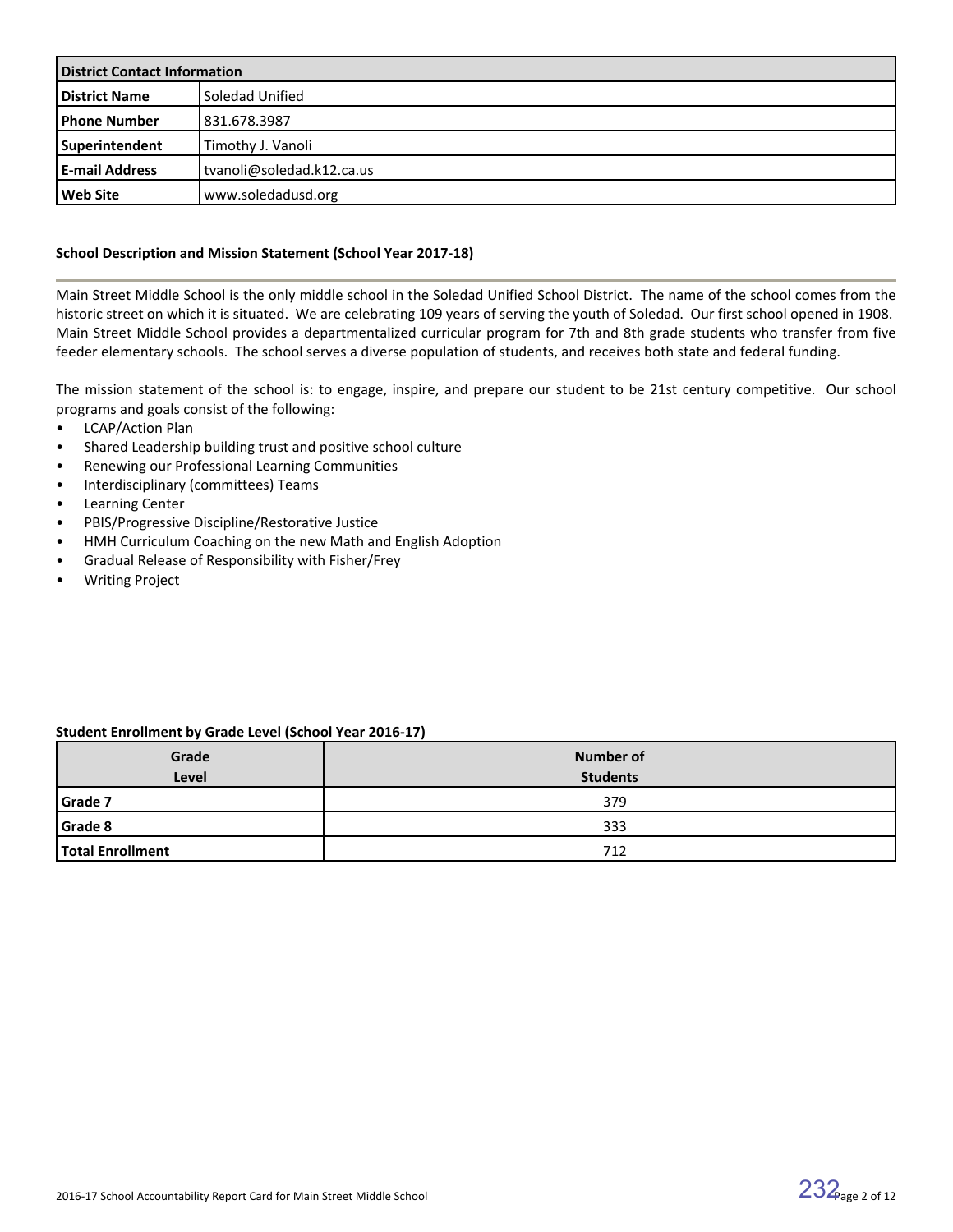#### **Student Enrollment by Group (School Year 2016-17)**

| <b>Student</b><br>Group                | <b>Percent of</b><br><b>Total Enrollment</b> |
|----------------------------------------|----------------------------------------------|
| <b>Black or African American</b>       | 0.3                                          |
| American Indian or Alaska Native       | 0                                            |
| Asian                                  | 1                                            |
| <b>Filipino</b>                        | 1.4                                          |
| <b>Hispanic or Latino</b>              | 95.1                                         |
| Native Hawaiian or Pacific Islander    | 0.1                                          |
| White                                  | 1.7                                          |
| <b>Two or More Races</b>               | 0.4                                          |
| <b>Socioeconomically Disadvantaged</b> | 92.1                                         |
| <b>English Learners</b>                | 27.5                                         |
| <b>Students with Disabilities</b>      | 14.5                                         |
| <b>Foster Youth</b>                    | 0.1                                          |

# **A. Conditions of Learning**

### **State Priority: Basic**

The SARC provides the following information relevant to the State priority: Basic (Priority 1):

- Degree to which teachers are appropriately assigned and fully credentialed in the subject area and for the pupils they are teaching;
- Pupils have access to standards-aligned instructional materials; and
- School facilities are maintained in good repair.

#### **Teacher Credentials**

|                                                                           |         | <b>District</b> |         |         |
|---------------------------------------------------------------------------|---------|-----------------|---------|---------|
| <b>Teachers</b>                                                           | 2015-16 | 2016-17         | 2017-18 | 2017-18 |
| l With Full Credential                                                    | 24      | 24              | 25      | 198     |
| l Without Full Credential                                                 | b       |                 |         | 15      |
| <b>Teaching Outside Subject Area of Competence (with full credential)</b> |         |                 | 4       |         |

#### **Teacher Misassignments and Vacant Teacher Positions**

| <b>Indicator</b>                               | 2015-16 | 2016-17 | 2017-18 |
|------------------------------------------------|---------|---------|---------|
| Misassignments of Teachers of English Learners |         |         |         |
| Total Teacher Misassignments *                 |         |         |         |
| l Vacant Teacher Positions                     |         |         |         |

Note: "Misassignments" refers to the number of positions filled by teachers who lack legal authorization to teach that grade level, subject area, student group, etc.

\* Total Teacher Misassignments includes the number of Misassignments of Teachers of English Learners.

#### **Quality, Currency, Availability of Textbooks and Instructional Materials (School Year 2017-18)**

#### **Year and month in which data were collected:** June 2016

Every student has a set of required textbooks that are in good condition and consistent with the content and cycles of the curriculum frameworks adopted by the State Board of Education. This has been inspected and confirmed as required by Williams Lawsuit. Inventory for textbooks surveys for Main Street Middle School was done in June 2016.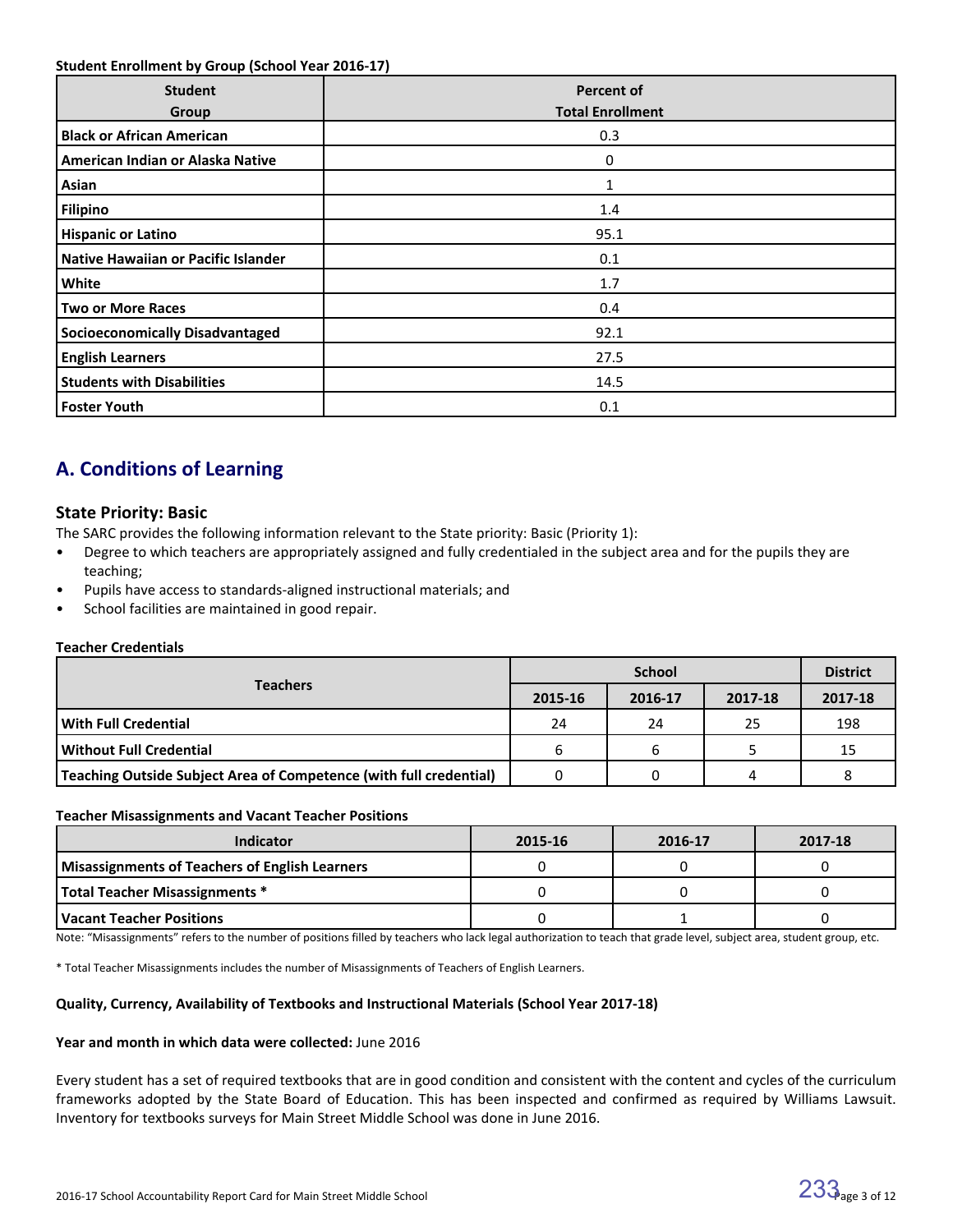| <b>Subject</b>                                                        | Textbooks and Instructional Materials/<br><b>Year of Adoption</b>                                                                                                                                                                                                                                                                                                                                       | From<br><b>Most Recent</b><br><b>Adoption?</b> | <b>Percent of Students</b><br><b>Lacking Own</b><br><b>Assigned Copy</b> |
|-----------------------------------------------------------------------|---------------------------------------------------------------------------------------------------------------------------------------------------------------------------------------------------------------------------------------------------------------------------------------------------------------------------------------------------------------------------------------------------------|------------------------------------------------|--------------------------------------------------------------------------|
| <b>Reading/Language Arts</b>                                          | 2016 - Houghton Mifflin CA Collections with ELD.<br>Intervention is 2017 Houghton Mifflin Hartcourt<br>Read 180 CA Univiersal ELA/ELD for Grades 7-8. All<br>students are provided an individual textbook or<br>digital textbook. Hard copies are determined by<br>verification of Aeries Database - June 2017. All<br>textbooks are state-adopted and standards-based.                                 | Yes                                            | 0%                                                                       |
| <b>Mathematics</b>                                                    | 2016 - Houghton Mifflin CA Go Mathmaterial is in<br>English. Math Intervention is Houghton<br>Technology/Riverdeep, Destination Math California<br>Intervention (2008) for Grade 7. Students are<br>provided an individual textbook or digital textbook.<br>The hard copies are determined by verification of<br>Aeries Database - June 2017. All textbooks are state-<br>adopted and standards-based.  | Yes                                            | 0%                                                                       |
| <b>Science</b>                                                        | 2008 - Glencoe/McGraw-Hill Focus on Life Science,<br>Gr. 7, Focus on Physical Science, Gr. 8. All textbooks<br>are in English. All students are provided an individual<br>textbook or instructional materials as determined by<br>verification of Aeries Database - 2017. All textbooks<br>are state-adopted and standards-based.                                                                       | Yes                                            | 0%                                                                       |
| <b>History-Social Science</b>                                         | 2006 - McDougal Littell: Medieval and Early Modern<br>Times, Gr. 7 and Creating America A History of the<br>United States - Beginning through World War I, Gr. 8.<br>All textbooks are in English. All students are<br>provided an individual textook or instructional<br>materials as determined by verification of Aeries<br>Database - 2017. All textbooks are state-adopted<br>and standards-based. | Yes                                            | 0%                                                                       |
| <b>Foreign Language</b>                                               | 2016- McGraw-Hill Buen Viaje Level 1 Spanish. All<br>students are provided an individual textbook. Hard<br>copies are determined by verification of Aeries<br>Database - 2017. All textbooks are state-adopted<br>and standards-based.                                                                                                                                                                  | Yes                                            | 0%                                                                       |
| <b>Health</b>                                                         | N/A                                                                                                                                                                                                                                                                                                                                                                                                     |                                                | N/A                                                                      |
| <b>Visual and Performing Arts</b>                                     | N/A                                                                                                                                                                                                                                                                                                                                                                                                     |                                                | N/A                                                                      |
| <b>Science Laboratory Equipment</b><br>$\left($ grades 9-12 $\right)$ | N/A                                                                                                                                                                                                                                                                                                                                                                                                     |                                                | N/A                                                                      |

#### **School Facility Conditions and Planned Improvements (Most Recent Year)**

The first Main Street School in Soledad was built on the corner of the property of Main Street in 1908. In 1953 the current building was constructed with 7 portables added in 1999. Main Street has 36 available classrooms, housing our enrolled students. Other classroom are PE changing rooms. The school includes a gymnasium/multi-purpose room/cafeteria, library, science lab, student services office, student PBIS incentive room, health aide office, counseling office, preschool, faculty lounge, athletic fields, and an administrative office building. Although Main Street is an older facility, it has been well maintained and is a safe, clean, and adequate school facility.

Williams Lawsuit visit date took place on 9/08/17. The FIT inspection took place on 9/08/17.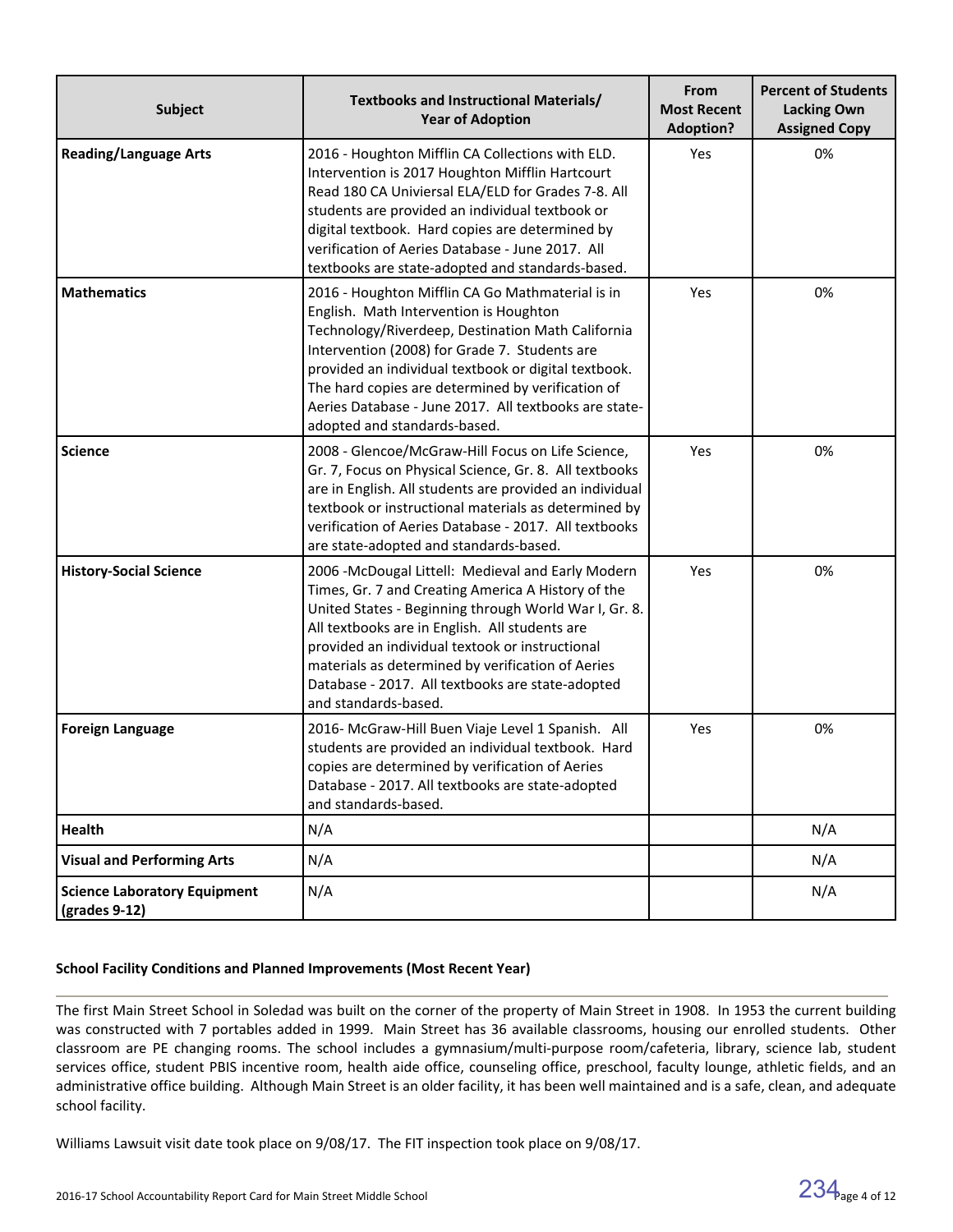### **School Facility Good Repair Status (Most Recent Year)**

Using the **most recently collected** FIT data (or equivalent), provide the following:

- Determination of repair status for systems listed
- Description of any needed maintenance to ensure good repair
- The year and month in which the data were collected
- The overall rating

| <b>School Facility Good Repair Status (Most Recent Year)</b><br>Year and month of the most recent FIT report: 4/14/17 |                           |   |      |                                                                                                                                                                                                                                                                                                                                                                                                                              |  |  |  |
|-----------------------------------------------------------------------------------------------------------------------|---------------------------|---|------|------------------------------------------------------------------------------------------------------------------------------------------------------------------------------------------------------------------------------------------------------------------------------------------------------------------------------------------------------------------------------------------------------------------------------|--|--|--|
|                                                                                                                       | <b>Repair Status</b>      |   |      | <b>Repair Needed and</b>                                                                                                                                                                                                                                                                                                                                                                                                     |  |  |  |
| <b>System Inspected</b>                                                                                               | Good<br>Fair              |   | Poor | <b>Action Taken or Planned</b>                                                                                                                                                                                                                                                                                                                                                                                               |  |  |  |
| Systems: Gas Leaks, Mechanical/HVAC,<br>Sewer                                                                         | $\mathsf{x}$              |   |      | No findings.                                                                                                                                                                                                                                                                                                                                                                                                                 |  |  |  |
| <b>Interior: Interior Surfaces</b>                                                                                    |                           | X |      | Band Room: Laminate Trim is missing on Counter<br>:Repaired 7/20/17<br>Rm 4, 14: CEILING TILES ARE LOOSE : Repaired<br>7/12/17<br>Girls Restroom: SCREENS ON VENT ARE TORN AT<br>SKYLIGHT: Repaired 7/13/17<br>Rm 9, 20, 21, 14, 27, 32, 36: WATER STAIN CEILING<br>TILES: Work Order<br>Rm 16, 15, 14 : Ceiling tile is Damaged : Repaired<br>7/12/17<br>Rm 37: HOLE IN WALL/ LIGHT DIFFUSER IS LOOSE :<br>Repaired 7/12/17 |  |  |  |
| Cleanliness: Overall Cleanliness, Pest/<br>Vermin Infestation                                                         | $\mathsf{x}$              |   |      | No findings.                                                                                                                                                                                                                                                                                                                                                                                                                 |  |  |  |
| <b>Electrical: Electrical</b>                                                                                         | $\boldsymbol{\mathsf{X}}$ |   |      | Rm 18: OUTLET COVER IS MISSING ON WALL/<br>EXPOSED WIRES : Repaired 8/22/17<br>Rm 30: Water stain in light diffuser : Repaired<br>11/28/17<br>Rm 37: HOLE IN WALL/ LIGHT DIFFUSER IS LOOSE<br>Repaired 7/12/17                                                                                                                                                                                                               |  |  |  |
| Restrooms/Fountains: Restrooms, Sinks/<br>Fountains                                                                   | X                         |   |      | Band Room: Sink is backed up: Repaired 6/22/17                                                                                                                                                                                                                                                                                                                                                                               |  |  |  |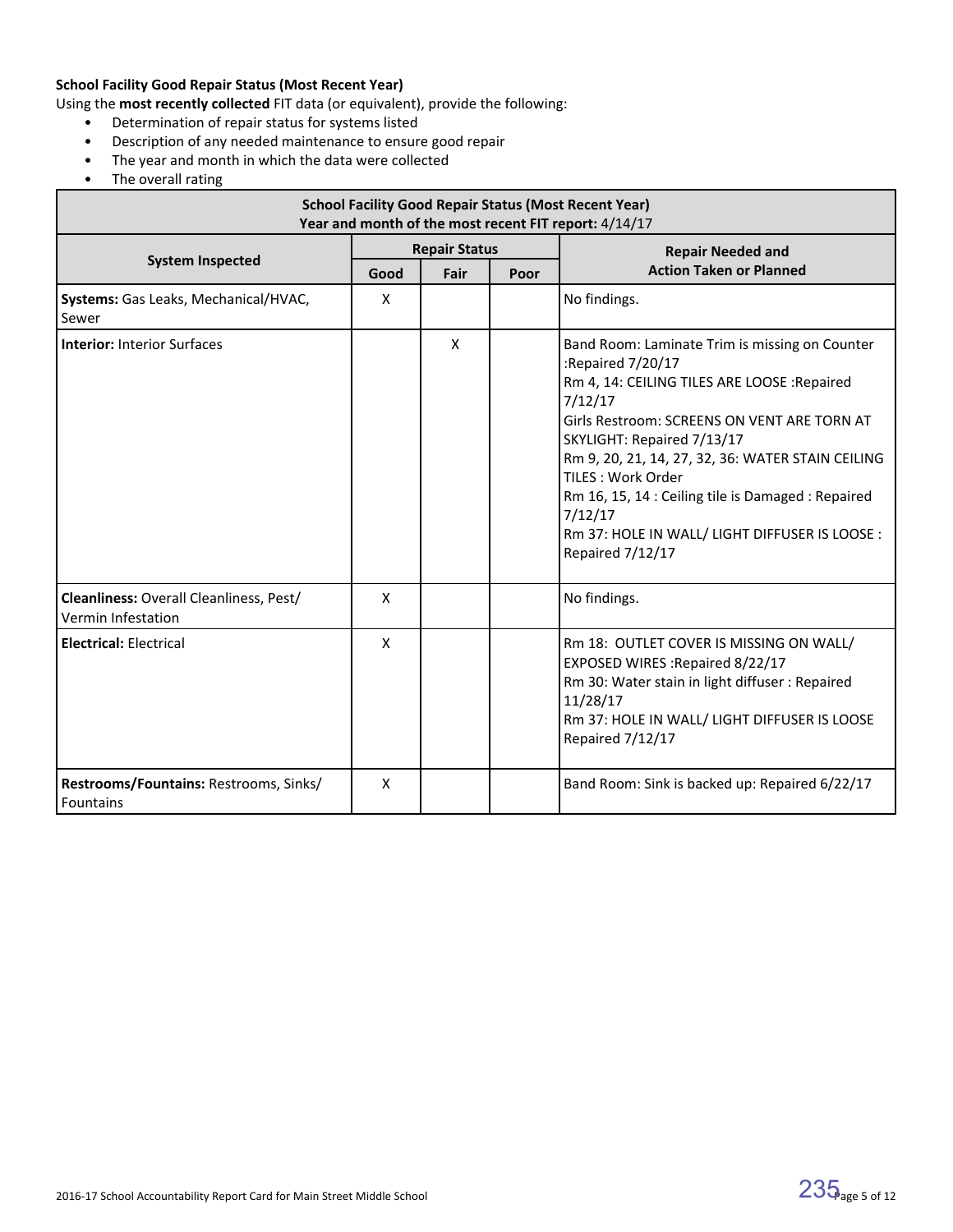| <b>School Facility Good Repair Status (Most Recent Year)</b><br>Year and month of the most recent FIT report: 4/14/17 |                      |              |      |                                                                                                                                                                                                                                                                                                                                                                                                                                                                                                                                                                                                                                                                           |  |  |  |
|-----------------------------------------------------------------------------------------------------------------------|----------------------|--------------|------|---------------------------------------------------------------------------------------------------------------------------------------------------------------------------------------------------------------------------------------------------------------------------------------------------------------------------------------------------------------------------------------------------------------------------------------------------------------------------------------------------------------------------------------------------------------------------------------------------------------------------------------------------------------------------|--|--|--|
| <b>System Inspected</b>                                                                                               | <b>Repair Status</b> |              |      | <b>Repair Needed and</b>                                                                                                                                                                                                                                                                                                                                                                                                                                                                                                                                                                                                                                                  |  |  |  |
|                                                                                                                       | Good                 | Fair         | Poor | <b>Action Taken or Planned</b>                                                                                                                                                                                                                                                                                                                                                                                                                                                                                                                                                                                                                                            |  |  |  |
| Safety: Fire Safety, Hazardous Materials                                                                              |                      | $\mathsf{x}$ |      | Kitchen: PAINT IS CHIPPING ON DOOR : Work Order<br>Rm: 4,3,9, 18, 10, locker room: PAINT IS CHIPPING<br>ON DOOR FRAME AND WALL: Work Order<br>Boy RR: Paint is chipping/Tiles are broken at toilet :<br>Work Order<br>Girls RR: Paint is chipping on Floor: Work Order<br>Rm 7: Paint is chipping on wall at Fridge: Work<br>Order<br>Rm 22: Paint is chipping on wall at entry: Work<br>Order<br>Rm 20, 19, 16, 15, 14, 12, 11 28: Paint is chipping<br>on door frame: Work Order<br>Rm 32: Paint is chipping on door and railing: Work<br>Order<br>Rm 35: Paint is chipping on railing and down spout:<br>Work Order<br>Rm 38: Paint is chipping on railing: Work Order |  |  |  |
| <b>Structural: Structural Damage, Roofs</b>                                                                           | $\mathsf{x}$         |              |      | Student Store: Hole in siding: Repaired 7/13/17<br>Rm 13: Eave is cracked/water leaking onto<br>walkway: 7/25/17<br>Rm 29: Down Spout is not connected: 7/12/17<br>Rm 33, 35: Down spout is leaking at seam: 7/12/17<br>Rm 34: Weeds in gutter: Work Order                                                                                                                                                                                                                                                                                                                                                                                                                |  |  |  |
| External: Playground/School Grounds,<br>Windows/Doors/Gates/Fences                                                    | $\pmb{\times}$       |              |      | Kitchen: Hole in kitchen door: Repaired 7/20/17<br>Rm 6, 16: Door will not close properly: Repaired<br>8/28/17, 7/12/17<br>Rm 36, 37, 38: Trip hazard at ramp entry: Repaired<br>7/7/17, 7/12/17<br>Most of the outside is under construction for the<br>new middle school                                                                                                                                                                                                                                                                                                                                                                                                |  |  |  |

# **Overall Facility Rating (Most Recent Year)**

| Year and month of the most recent FIT report: 4/14/17 |           |      |      |      |  |  |
|-------------------------------------------------------|-----------|------|------|------|--|--|
| <b>Overall Rating</b>                                 | Exemplary | Good | Fair | Poor |  |  |
|                                                       |           |      |      |      |  |  |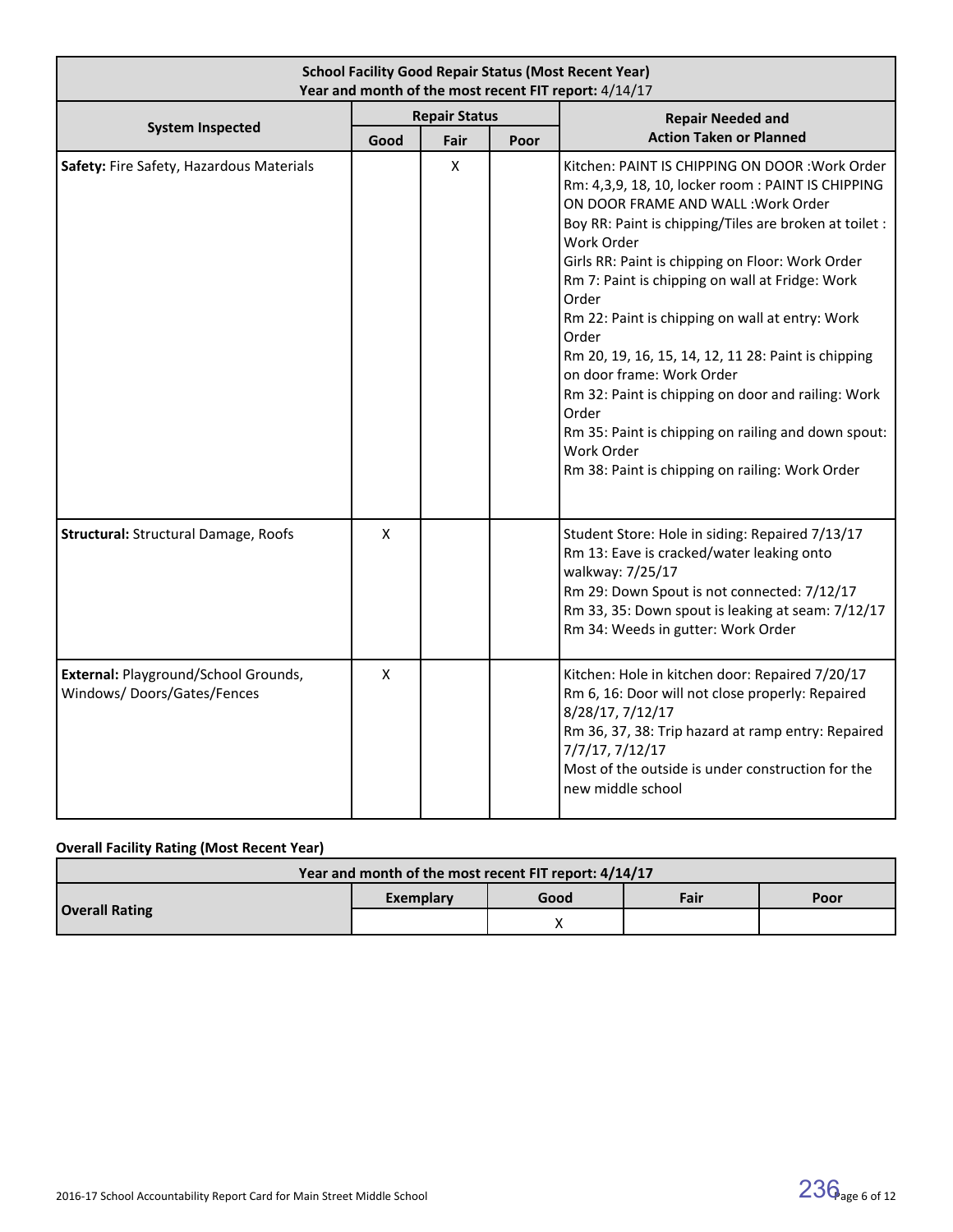# **B. Pupil Outcomes**

### **State Priority: Pupil Achievement**

The SARC provides the following information relevant to the State priority: Pupil Achievement (Priority 4):

- **Statewide assessments** (i.e., California Assessment of Student Performance and Progress [CAASPP] System, which includes the Smarter Balanced Summative Assessments for students in the general education population and the California Alternate Assessments [CAAs] for English language arts/literacy [ELA] and mathematics given in grades three through eight and grade eleven. Only eligible students may participate in the administration of the CAAs. CAAs items are aligned with alternate achievement standards, which are linked with the Common Core State Standards [CCSS] for students with the most significant cognitive disabilities); and
- The percentage of students who have successfully completed courses that satisfy the requirements for entrance to the University of California and the California State University, or career technical education sequences or programs of study.

#### **CAASPP Test Results in English Language Arts/Literacy (ELA) and Mathematics for All Students Grades Three through Eight and Grade Eleven**

|                                                                            | Percent of Students Meeting or Exceeding the State Standards<br>$\left(\text{grades }3 - 8 \text{ and } 11\right)$ |               |         |                 |              |         |  |
|----------------------------------------------------------------------------|--------------------------------------------------------------------------------------------------------------------|---------------|---------|-----------------|--------------|---------|--|
| Subject                                                                    |                                                                                                                    | <b>School</b> |         | <b>District</b> | <b>State</b> |         |  |
|                                                                            | 2015-16                                                                                                            | 2016-17       | 2015-16 | 2016-17         | 2015-16      | 2016-17 |  |
| <b>English Language Arts/Literacy</b><br>$\frac{1}{2}$ (grades 3-8 and 11) | 24                                                                                                                 | 23            | 32      | 32              | 48           | 48      |  |
| <b>Mathematics</b><br>$\sqrt{(grades 3-8 and 11)}$                         | 12                                                                                                                 | 12            | 20      | 18              | 36           | 37      |  |

Note: Percentages are not calculated when the number of students tested is ten or less, either because the number of students in this category is too small for statistical accuracy or to protect student privacy.

#### **CAASPP Test Results in ELA by Student Group Grades Three through Eight and Grade Eleven (School Year 2016-17)**

| <b>Student Group</b>                                 | <b>Total</b><br><b>Enrollment</b>     | <b>Number</b><br><b>Tested</b> | Percent<br><b>Tested</b>            | Percent<br><b>Met or Exceeded</b>     |
|------------------------------------------------------|---------------------------------------|--------------------------------|-------------------------------------|---------------------------------------|
| <b>All Students</b>                                  | 720                                   | 714                            | 99.17                               | 22.55                                 |
| Male                                                 | 379                                   | 373                            | 98.42                               | 17.96                                 |
| Female                                               | 341                                   | 341                            | 100                                 | 27.57                                 |
| <b>Black or African American</b>                     | $\qquad \qquad -$                     | $\qquad \qquad -$              | $\overline{\phantom{m}}$            | $- -$                                 |
| Asian                                                | --                                    | $\qquad \qquad -$              | $\overline{\phantom{a}}$            | $\hspace{0.05cm}$ – $\hspace{0.05cm}$ |
| <b>Filipino</b>                                      | 12                                    | 12                             | 100                                 | 58.33                                 |
| <b>Hispanic or Latino</b>                            | 683                                   | 677                            | 99.12                               | 21.12                                 |
| White                                                | 12                                    | 12                             | 100                                 | 50                                    |
| <b>Two or More Races</b>                             | --                                    | $\qquad \qquad -$              | $\overline{\phantom{a}}$            | $\hspace{0.05cm}$ – $\hspace{0.05cm}$ |
| <b>Socioeconomically Disadvantaged</b>               | 655                                   | 649                            | 99.08                               | 20.8                                  |
| <b>English Learners</b>                              | 362                                   | 358                            | 98.9                                | 7.82                                  |
| <b>Students with Disabilities</b>                    | 99                                    | 95                             | 95.96                               | 2.11                                  |
| <b>Students Receiving Migrant Education Services</b> | 14                                    | 14                             | 100                                 | 7.14                                  |
| <b>Foster Youth</b>                                  | $\hspace{0.05cm}$ – $\hspace{0.05cm}$ | $\qquad \qquad -$              | $\hspace{0.05cm}$ $\hspace{0.05cm}$ | $\hspace{0.05cm}$ – $\hspace{0.05cm}$ |

Note: ELA test results include the Smarter Balanced Summative Assessment and the CAA. The "Percent Met or Exceeded" is calculated by taking the total number of students who met or exceeded the standard on the Smarter Balanced Summative Assessment plus the total number of students who met the standard (i.e., achieved Level 3–Alternate) on the CAAs divided by the total number of students who participated in both assessments.

Note: Double dashes (--) appear in the table when the number of students is ten or less, either because the number of students in this category is too small for statistical accuracy or to protect student privacy.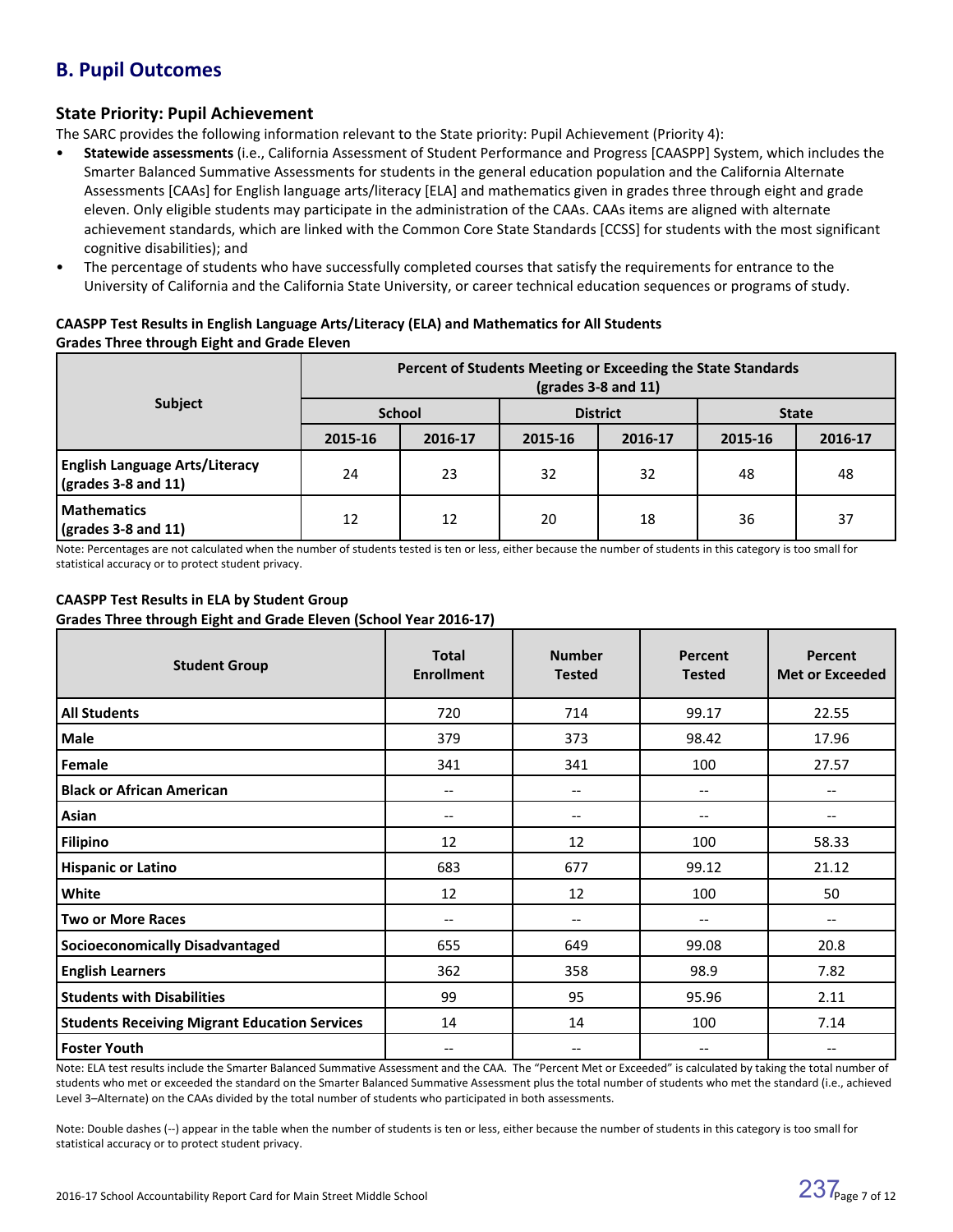Note: The number of students tested includes all students who participated in the test whether they received a score or not; however, the number of students tested is not the number that was used to calculate the achievement level percentages. The achievement level percentages are calculated using only students who received scores.

| <b>CAASPP Test Results in Mathematics by Student Group</b>        |
|-------------------------------------------------------------------|
| Grades Three through Eight and Grade Eleven (School Year 2016-17) |

| <b>Student Group</b>                                 | <b>Total</b><br><b>Enrollment</b> | <b>Number</b><br><b>Tested</b> | Percent<br><b>Tested</b> | Percent<br><b>Met or Exceeded</b> |
|------------------------------------------------------|-----------------------------------|--------------------------------|--------------------------|-----------------------------------|
| <b>All Students</b>                                  | 720                               | 712                            | 98.89                    | 11.52                             |
| Male                                                 | 379                               | 372                            | 98.15                    | 10.75                             |
| Female                                               | 341                               | 340                            | 99.71                    | 12.35                             |
| <b>Black or African American</b>                     | $\overline{\phantom{a}}$          | $--$                           | --                       | --                                |
| Asian                                                | --                                | --                             | --                       | --                                |
| <b>Filipino</b>                                      | 12                                | 12                             | 100                      | 41.67                             |
| <b>Hispanic or Latino</b>                            | 683                               | 675                            | 98.83                    | 10.37                             |
| White                                                | 12                                | 12                             | 100                      | 25                                |
| <b>Two or More Races</b>                             | --                                | --                             | --                       | --                                |
| <b>Socioeconomically Disadvantaged</b>               | 655                               | 647                            | 98.78                    | 10.36                             |
| <b>English Learners</b>                              | 362                               | 356                            | 98.34                    | 2.81                              |
| <b>Students with Disabilities</b>                    | 99                                | 93                             | 93.94                    | 0                                 |
| <b>Students Receiving Migrant Education Services</b> | 14                                | 14                             | 100                      | 0                                 |
| <b>Foster Youth</b>                                  | $-$                               | $\hspace{0.05cm} \ldots$       | --                       | --                                |

Note: Mathematics test results include the Smarter Balanced Summative Assessment and the CAA. The "Percent Met or Exceeded" is calculated by taking the total number of students who met or exceeded the standard on the Smarter Balanced Summative Assessment plus the total number of students who met the standard (i.e., achieved Level 3–Alternate) on the CAAs divided by the total number of students who participated in both assessments.

Note: Double dashes (--) appear in the table when the number of students is ten or less, either because the number of students in this category is too small for statistical accuracy or to protect student privacy.

Note: The number of students tested includes all students who participated in the test whether they received a score or not; however, the number of students tested is not the number that was used to calculate the achievement level percentages. The achievement level percentages are calculated using only students who received scores.

#### **CAASPP Test Results in Science for All Students**

| Grades Five, Eight, and Ten |                           |  |
|-----------------------------|---------------------------|--|
|                             | <b>Percent of Student</b> |  |
| <b>Subject</b>              | School                    |  |

|                               | Percent of Students Scoring at Proficient or Advanced |               |         |                 |              |         |  |  |  |
|-------------------------------|-------------------------------------------------------|---------------|---------|-----------------|--------------|---------|--|--|--|
| <b>Subject</b>                |                                                       | <b>School</b> |         | <b>District</b> | <b>State</b> |         |  |  |  |
|                               | 2014-15                                               | 2015-16       | 2014-15 | 2015-16         | 2014-15      | 2015-16 |  |  |  |
| Science (grades 5, 8, and 10) | 45                                                    | 34            | 41      | 32              | 60           | 56      |  |  |  |

Note: Science test results include California Standards Tests (CSTs), California Modified Assessment (CMA), and California Alternate Performance Assessment (CAPA) in grades five, eight, and ten.

Note: Scores are not shown when the number of students tested is ten or less, either because the number of students in this category is too small for statistical accuracy or to protect student privacy.

Note: The 2016-17 data are not available. The California Department of Education is developing a new science assessment based on the Next Generation Science Standards for California Public Schools (CA NGSS). The new California Science Test (CAST) was piloted in spring 2017. The CST and CMA for Science will no longer be administered.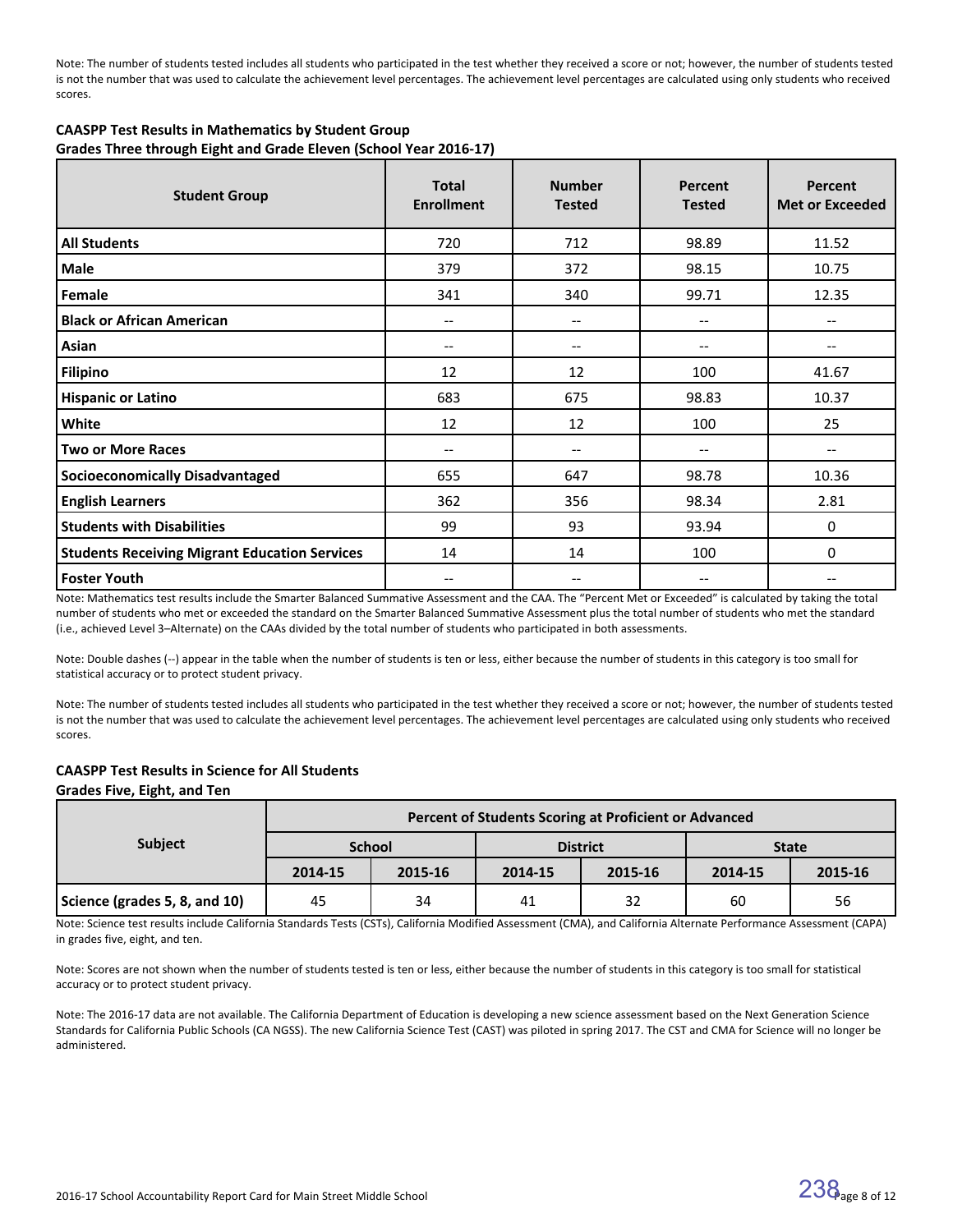### **State Priority: Other Pupil Outcomes**

The SARC provides the following information relevant to the State priority: Other Pupil Outcomes (Priority 8):

Pupil outcomes in the subject areas of physical education.

#### **California Physical Fitness Test Results (School Year 2016-17)**

| Grade                                 | <b>Percent of Students Meeting Fitness Standards</b> |                              |                             |  |  |  |  |
|---------------------------------------|------------------------------------------------------|------------------------------|-----------------------------|--|--|--|--|
| Level<br><b>Four of Six Standards</b> |                                                      | <b>Five of Six Standards</b> | <b>Six of Six Standards</b> |  |  |  |  |
|                                       | 18.6                                                 | 38.7                         | 33.4                        |  |  |  |  |

Note: Percentages are not calculated when the number of students tested is ten or less, either because the number of students in this category is too small for statistical accuracy or to protect student privacy.

# **C. Engagement**

### **State Priority: Parental Involvement**

The SARC provides the following information relevant to the State priority: Parental Involvement (Priority 3):

• Efforts the school district makes to seek parent input in making decisions for the school district and each schoolsite.

#### **Opportunities for Parental Involvement (School Year 2017-18)**

There are many opportunities for parents to be involved at Main Street Middle School.

School Site Council (SSC) is a group composed of parents, teachers, instructional aides, clerical staff, administration, and students who meet on a monthly basis to support and advise the school personnel. The School Site Council writes and oversees the School Site Plan.

English Learner Advisory Committee (ELAC) is another parent involvement opportunity. This committee meets monthly to discuss issues surrounding our English Language Learners (ELL) and is open to all parents.

All parents are invited to attend four meetings with the Principal called "Coffee with the Principal". This informal meeting is designed for parents to give and receive information about issues relating to Main Street.

Parents are encouraged to visit and/or volunteer at Main Street Middle School. We also have Parent Orientation Nights, College Information Night, Band Concerts, Parent-Teacher Conferences, Award Assemblies, Honor Roll Assemblies, and Open House which parents are invited and encouraged to attend.

We send progress reports and report cards home every five weeks, have 24/7 Online grade access, and parents are invited to contact the school with questions or concerns at any time.

We use a variety of methods to communicate with parents: Twitter (@MSMS\_trojans), our website (www.mainstreettrojans.com), Facebook Main Street Middle School, weekly call from Principal, as well as an automated all call system.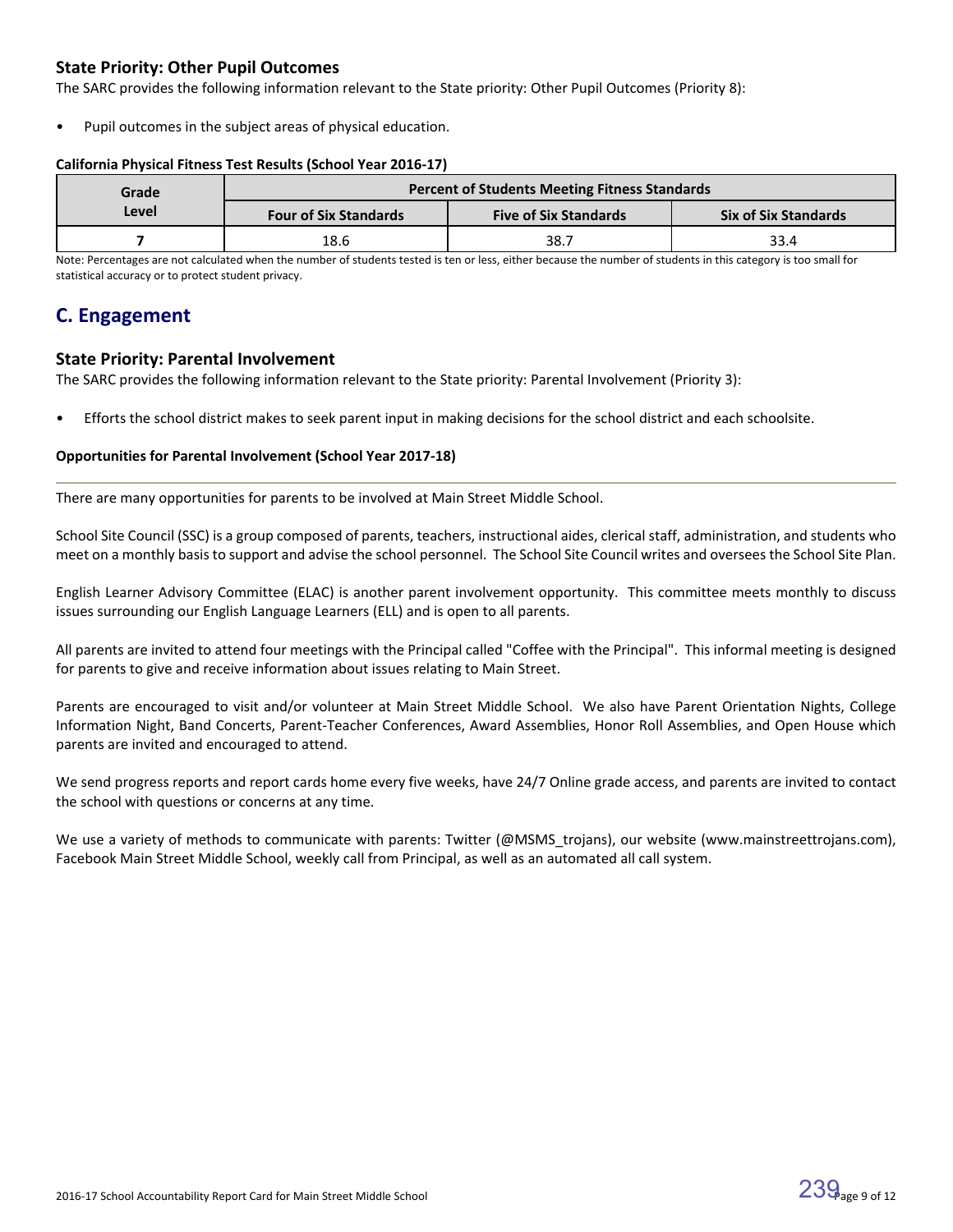## **State Priority: School Climate**

The SARC provides the following information relevant to the State priority: School Climate (Priority 6):

- Pupil suspension rates;
- Pupil expulsion rates; and
- Other local measures on the sense of safety.

#### **Suspensions and Expulsions**

|                   | <b>School</b> |         |         |         | <b>District</b> |         | <b>State</b> |         |         |
|-------------------|---------------|---------|---------|---------|-----------------|---------|--------------|---------|---------|
| Rate              | 2014-15       | 2015-16 | 2016-17 | 2014-15 | 2015-16         | 2016-17 | 2014-15      | 2015-16 | 2016-17 |
| l Suspensions     | 7.9           | 8.2     | 8.2     | 3.2     | 3.9             | 4.3     | 3.8          | 3.7     | 3.6     |
| <b>Expulsions</b> | 0.0           | 0.0     | 0.0     | 0.0     | 0.0             | 0.0     | 0.1          | 0.1     | 0.1     |

#### **School Safety Plan (School Year 2017-18)**

Our safety plan was created, approved, and implemented according to local, state, and federal guidelines and is reviewed yearly as required. We also complete required safety drills such as fire drills, bus drills, earthquake, and active shooter drills. Access to the full plan can be found on the Main Street Website www.mainstreettrojans.com. The plan was approved by SSC on October 9th and board approved on Oct. 11th.

# **D. Other SARC Information**

The information in this section is required to be in the SARC but is not included in the state priorities for LCFF.

#### **Federal Intervention Program (School Year 2017-18)**

| Indicator                                           | <b>School</b> | <b>District</b> |
|-----------------------------------------------------|---------------|-----------------|
| <b>Program Improvement Status</b>                   | $In$ PI       | In PI           |
| <b>First Year of Program Improvement</b>            | 2003-2004     | 2007-2008       |
| Year in Program Improvement*                        | Year 5        | Year 3          |
| Number of Schools Currently in Program Improvement  | N/A           |                 |
| Percent of Schools Currently in Program Improvement | N/A           | 62.5            |

Note: Cells with N/A values do not require data.

#### **Average Class Size and Class Size Distribution (Secondary)**

|                       |                             |               | 2014-15                     |       | 2015-16                     |          |                             |       | 2016-17                     |          |                             |       |
|-----------------------|-----------------------------|---------------|-----------------------------|-------|-----------------------------|----------|-----------------------------|-------|-----------------------------|----------|-----------------------------|-------|
| Subject               | Avg.                        |               | <b>Number of Classrooms</b> |       | Avg.                        |          | <b>Number of Classrooms</b> |       | Avg.                        |          | <b>Number of Classrooms</b> |       |
|                       | <b>Class</b><br><b>Size</b> | $1 - 22$      | 23-32                       | $33+$ | <b>Class</b><br><b>Size</b> | $1 - 22$ | $23 - 32$                   | $33+$ | <b>Class</b><br><b>Size</b> | $1 - 22$ | 23-32                       | $33+$ |
| <b>English</b>        | 29                          |               | 13                          | 18    | 26                          | 11       | 22                          | 6     | 25                          | 12       | 24                          |       |
| <b>Mathematics</b>    | 32                          |               | 11                          | 18    | 12                          | 2        |                             |       | 13                          | 2        |                             |       |
| <b>Science</b>        | 31                          | $\mathcal{D}$ | 11                          | 15    | 28                          | 4        | 18                          | 9     | 29                          | 4        | 18                          |       |
| <b>Social Science</b> | 34                          |               | 5                           | 17    | 28                          | 3        | 21                          |       | 28                          | 2        | 20                          |       |

Note: Number of classes indicates how many classrooms fall into each size category (a range of total students per classroom). At the secondary school level, this information is reported by subject area rather than grade level.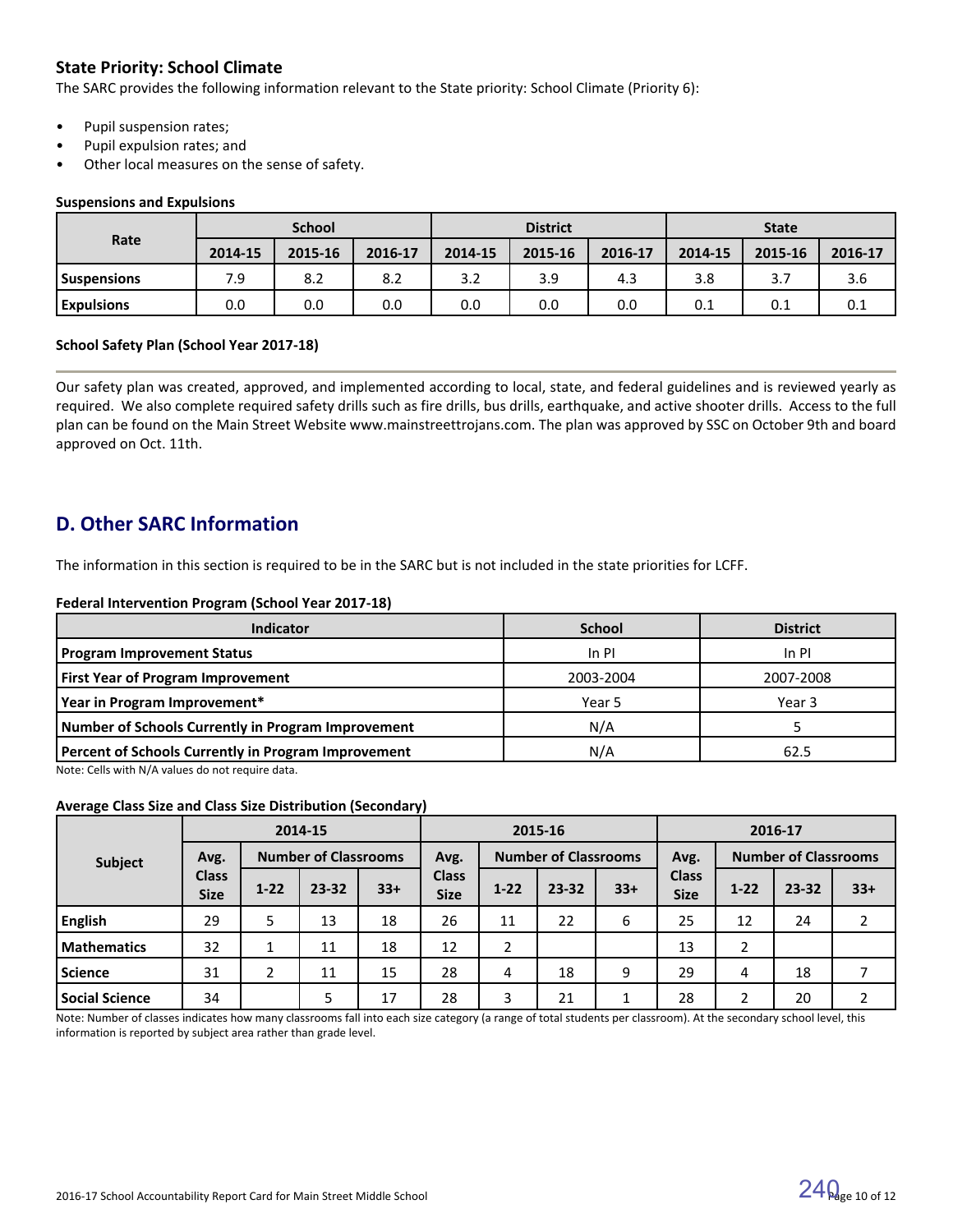#### **Academic Counselors and Other Support Staff (School Year 2016-17)**

| <b>Title</b>                                               | <b>Number of FTE</b><br><b>Assigned to School</b> | <b>Average Number of Students per</b><br><b>Academic Counselor</b> |
|------------------------------------------------------------|---------------------------------------------------|--------------------------------------------------------------------|
| <b>Academic Counselor</b>                                  |                                                   | 356                                                                |
| <b>Counselor (Social/Behavioral or Career Development)</b> |                                                   | N/A                                                                |
| Library Media Teacher (Librarian)                          | 0                                                 | N/A                                                                |
| Library Media Services Staff (Paraprofessional)            |                                                   | N/A                                                                |
| Psychologist                                               | 0.33                                              | N/A                                                                |
| <b>Social Worker</b>                                       | 0                                                 | N/A                                                                |
| l Nurse                                                    | 0.125                                             | N/A                                                                |
| <b>Speech/Language/Hearing Specialist</b>                  |                                                   | N/A                                                                |
| <b>Resource Specialist</b>                                 |                                                   | N/A                                                                |
| <b>Other</b>                                               | 0                                                 | N/A                                                                |

Note: Cells with N/A values do not require data.

\*One Full Time Equivalent (FTE) equals one staff member working full time; one FTE could also represent two staff members who each work 50 percent of full time.

#### **Expenditures per Pupil and School Site Teacher Salaries (Fiscal Year 2015-16)**

|                                                     | <b>Expenditures Per Pupil</b> | Average                            |                               |                          |
|-----------------------------------------------------|-------------------------------|------------------------------------|-------------------------------|--------------------------|
| Level                                               | <b>Total</b>                  | Supplemental/<br><b>Restricted</b> | Basic/<br><b>Unrestricted</b> | <b>Teacher</b><br>Salary |
| <b>School Site</b>                                  | \$6,449.00                    | \$1,161.00                         | \$5,288.00                    | \$65,000                 |
| <b>District</b>                                     | N/A                           | N/A                                | \$10,495.00                   | \$67,532                 |
| <b>Percent Difference: School Site and District</b> | N/A                           | N/A                                | $-49.6$                       | $-3.7$                   |
| <b>State</b>                                        | N/A                           | N/A                                | \$6,574                       | \$69,649                 |
| <b>Percent Difference: School Site and State</b>    | N/A                           | N/A                                | $-19.6$                       | $-6.7$                   |

Note: Cells with N/A values do not require data.

#### **Types of Services Funded (Fiscal Year 2016-17)**

The following types of services are provided to Main Street Middle School students from categorical funding:

After School Tutoring and Support School Library Special Education Migrant Education Schoolwide Title I Economic Impact Aid Comprehensive School Support Title III Title II Teacher Training /BTSA Services Monterey County Office of Education ASES and After School Program Homeless Services Academic Counseling Professional Development **LCAP**